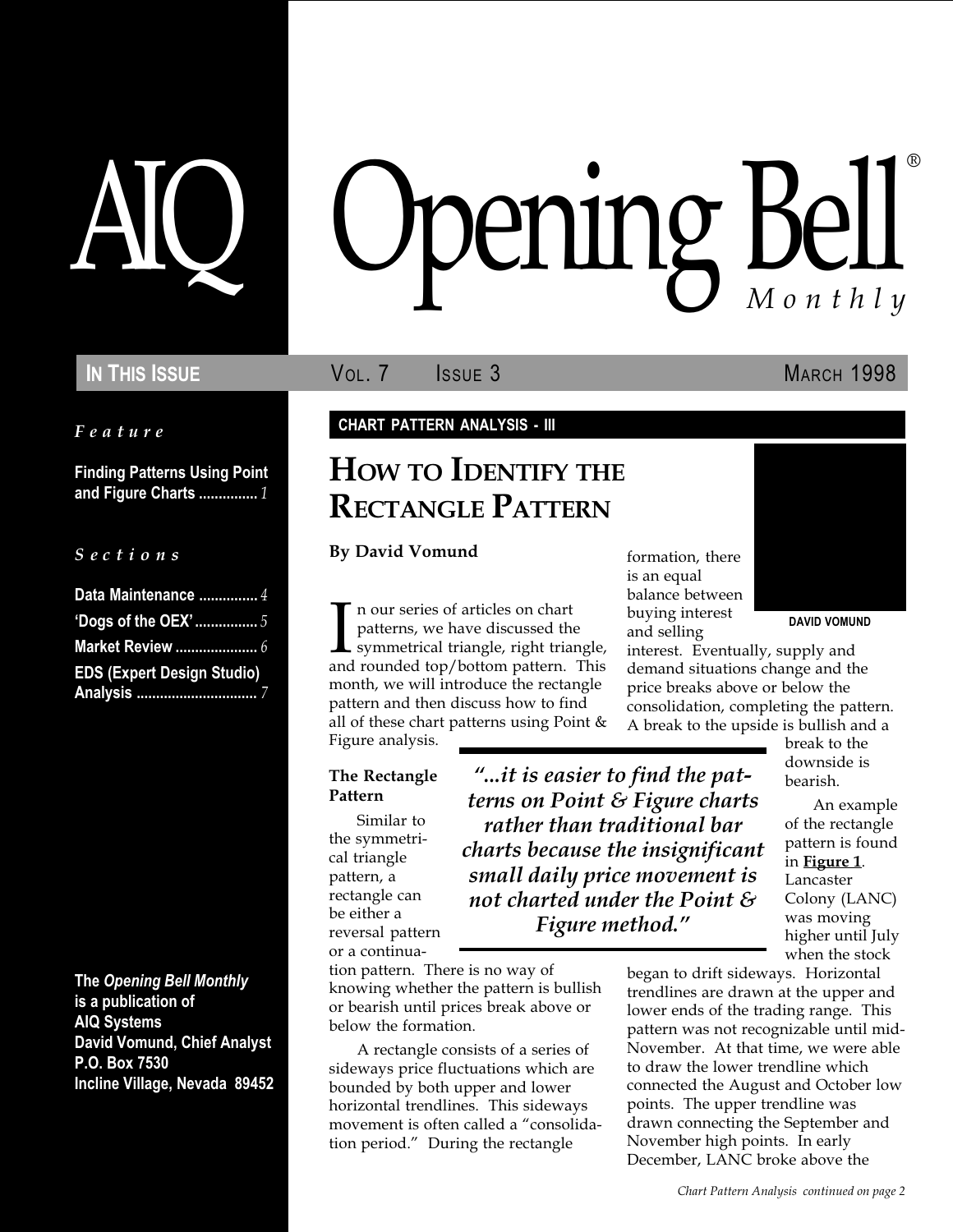#### CHART PATTERN ANALYSIS - III continued ...

pattern. The \$36 level which was resistance now becomes support.

A second example is found in **Figure 2.** Because this is a weekly chart, the pattern covers a longer time period. Lincare Holdings (LNCR) drifted sideways from June 1996 to July 1997. Once again, horizontal trendlines are drawn at the upper and lower ends of the trading range.

The Lincare Holdings (LNCR) example is a stronger formation than the Lancaster Colony (LANC) example for two reasons. First, each trendline on LNCR is tested at least four times. That is, LNCR's price came close to or touched each trendline at least four times before the final breakout. The more times a trendline is tested without being penetrated, the more confidence we have in the trendline. Second, the pattern lasted a longer time horizon. A rectangle pattern that takes place over an entire year typically has greater implications than a pattern that lasts for four months.

Those who trade stocks with an average holding period of several months will prefer to use weekly charts. A breakout on a weekly chart has lasting implications. Short-term traders can benefit from weekly

## PLEASE SEND CORRESPONDENCE TO:

Opening Bell Monthly G.R. Barbor, Editor P.O. Box 7530 Incline Village, NV 89452

AIQ Opening Bell Monthly does not intend to make trading recommendations, nor do we publish, keep or claim any track records. It is designed as a serious tool to aid investors in their trading decisions through the use of AIQ software and an increased familiarity with technical indicators and trading strategies. AIQ reserves the right to use or edit submissions.

For subscription information, phone 1-800-332-2999 or 1-702-831-2999.

© 1992-1998, AIQ Systems



pattern analysis as well. In the case of Lincare Holdings, a short-term trader can buy long with a tight stop as the stock nears the lower support trendline and then short the stock as it nears the upper resistance line. After the breakout, the short-term trader will trade only in the direction of the final break.

These two examples illustrate the bullish rectangle pattern. In each case, prices could have broken below the lower trendline, in which case the pattern would have been bearish. It typically pays to wait for the breakout rather than guessing which direction the final breakout will be. With that said, it is most likely that

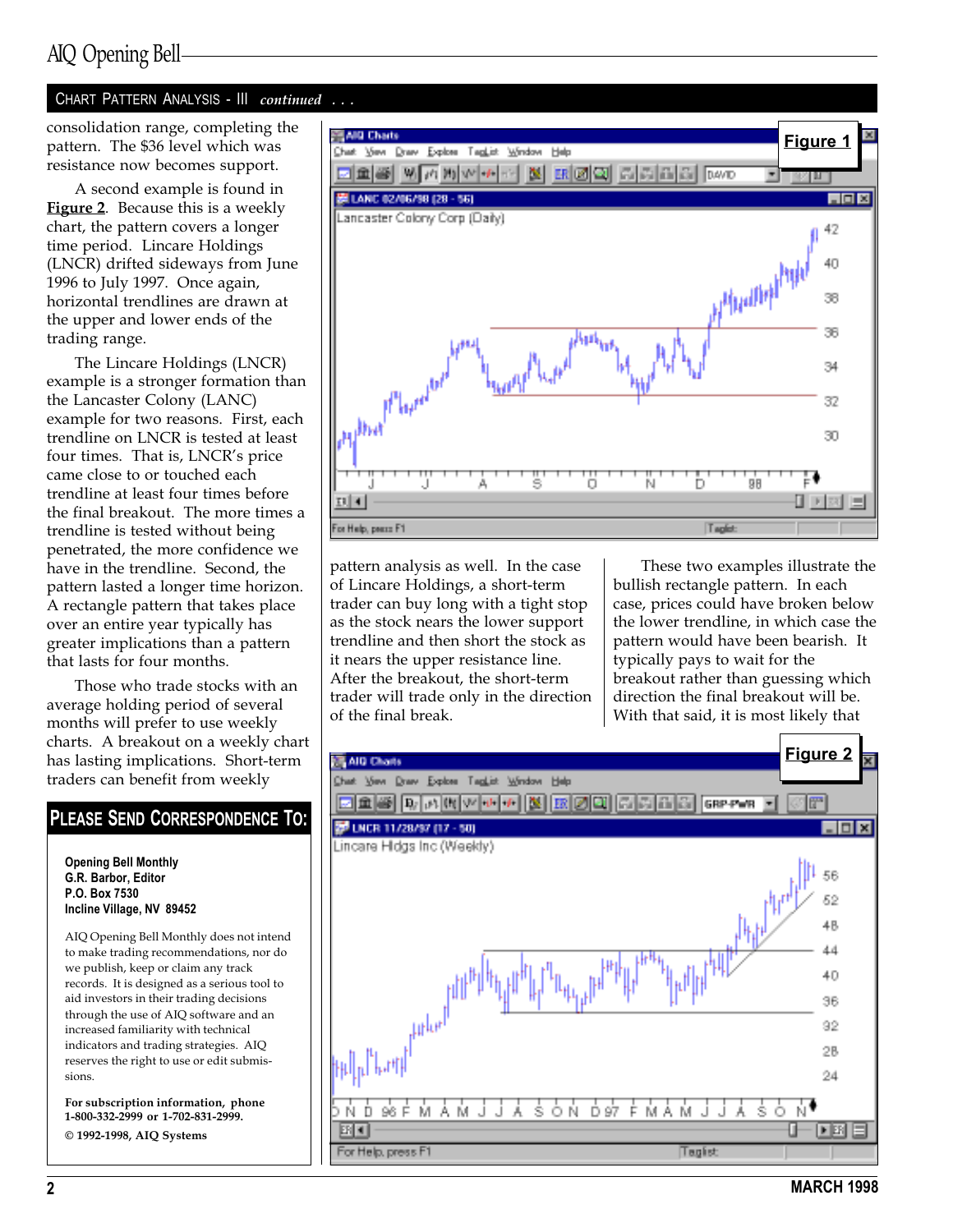#### CHART PATTERN ANALYSIS - III continued ...

the final break will be in the direction of the long-term trend. Figure  $3$  is a weekly chart of Lancaster Colony (its daily chart appears in Figure 1). Here we see that the rectangle pattern took place in an overall uptrend and during the pattern the stock simply corrected back to its 28 week moving average.

#### Point & Figure Analysis

A Point & Figure chart is another means of plotting a stock's price activity. In many cases, it is easier to find the patterns that we have discussed on Point & Figure charts rather than traditional bar charts because the insignificant small daily price movement is not charted under the Point & Figure method. For an explanation of Point & Figure charting, please see AIQ's Technical Indicators Reference Manual. We'll simply say that in a Point & Figure chart,  $X$ 's represent times when the stock is rallying and O's represent times when a stock is decreasing.

Our first example of a Point & Figure chart that shows multiple patterns is found in **Figure 4**. A symmetrical triangle formed in mid-1997. Each time the stock rallied it



failed to get to the level of its previous rally (i.e., each column of  $X$ 's is less than the previous column of  $X's$ ) and each selloff was less severe than its previous selloff (i.e., each column of O's ends higher than the previous column of  $O's$ ).

Near the end of 1997, the stock



struggled to get though \$21. On two occasions it rallied to this level and then sold off. It wasn't until the third attempt that this level was broken. In Point & Figure terms this is a triple top buy signal. In bar chart terms this is an ascending triangle since there is a level top and each selloff is smaller than the previous selloff.

In our next example, we see Royal Caribbean Cruises (RCL) forming an ascending triangle in the first half of 1997 (Figure 5). RCL rallied to the same level on two occasions, each time sellers came in. Each round of selling was less than the previous round. The pattern was complete when, on its third attempt, the stock rallied and broke above the pattern.

More recently, RCL entered into a consolidation period forming a rectangle pattern. Each rally ended at the same level and each selloff ended at the same level. In early February, this sideways pattern was slightly penetrated.

The two patterns in RCL have one thing in common: they have two

Chart Pattern Analysis continued on page 4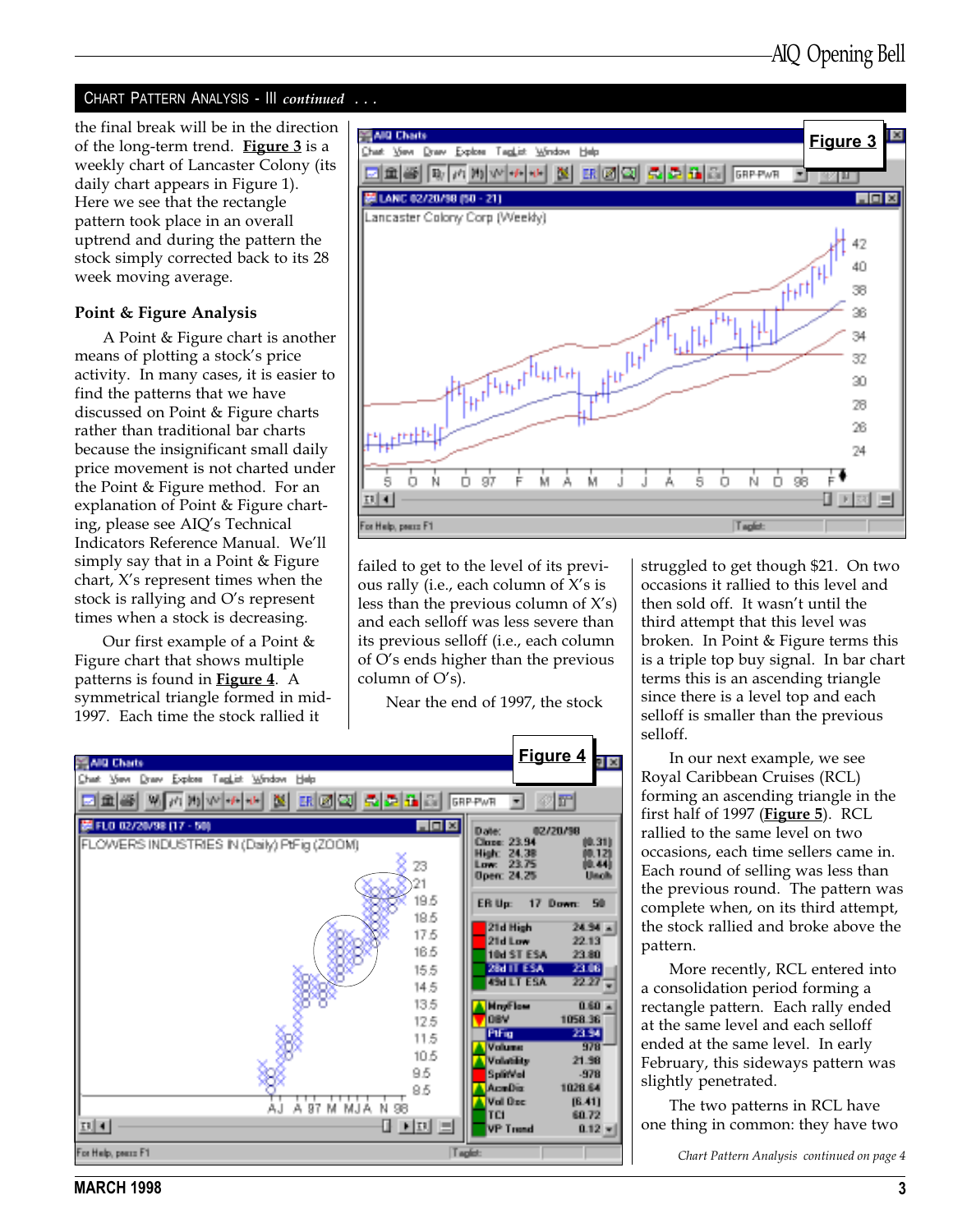#### CHART PATTERN ANALYSIS - III continued ...

columns of level tops and a third column that penetrates the resistance. This triple top buy signal is what AIQ's Point & Figure Breakout report searches for. By examining this report, we can quickly get a list of stocks that have just broken resistance. Some of these can be classified as rectangle patterns and others can be classified as right triangle patterns. The Point & Figure Breakout report is a tremendous time saver in finding these chart formations.

Point & Figure analysis is unique because the time included in the formation of a pattern is not a factor. For the most part, the patterns on the stocks listed on the Point & Figure Breakout report typically cover a time period of a couple of weeks.  $\blacksquare$ 



#### STOCK DATA MAINTENANCE

The following table shows past and future stock splits and large dividends:

| <b>Stock</b>      |              |     | Ticker Split/Div. Approx. Date | <b>Stock</b>              |             |     | Ticker Split/Div. Approx. Date |
|-------------------|--------------|-----|--------------------------------|---------------------------|-------------|-----|--------------------------------|
| Coherent Inc.     | <b>COHR</b>  | 2:1 | 03/03/98                       | ICN Pharm.                | <b>ICN</b>  | 2:1 | 03/17/98                       |
| ACE Ltd.          | ACL          | 3:1 | 03/03/98                       | America Online            | <b>AOL</b>  | 2:1 | 03/17/98                       |
| Daiseytek Int'l   | <b>DZTK</b>  | 2:1 | 03/03/98                       | <b>SBC</b> Communications | <b>SBC</b>  | 2:1 | 03/20/98                       |
| Greenpoint Fin'l  | GPT          | 2:1 | 03/05/98                       | Sysco Corp.               | <b>SYY</b>  | 2:1 | 03/23/98                       |
| Cinram Int'l      | <b>CNRMF</b> | 2:1 | 03/05/98                       | Burr Brown                | <b>BBRC</b> | 3:2 | 03/23/98                       |
| KeyCorp           | KEY          | 2:1 | 03/09/98                       | <b>Computer Sciences</b>  | <b>CSC</b>  | 2:1 | 03/24/98                       |
| Parametric Tech   | <b>PMTC</b>  | 2:1 | 03/09/98                       | Dollar General            | <b>DGN</b>  | 5:4 | 03/24/98                       |
| Dell Computer     | <b>DELL</b>  | 2:1 | 03/09/98                       | Forest Labs               | <b>FRX</b>  | 2:1 | 03/26/98                       |
| IPSCO Inc.        | <b>IPS</b>   | 3:2 | 03/10/98                       | South Trust Corp          | <b>SOTR</b> | 3:2 | 03/27/98                       |
| Sapient Corp.     | <b>SAPE</b>  | 2:1 | 03/10/98                       | HON Indus.                | <b>HONI</b> | 2:1 | 03/30/98                       |
| Black Hills Corp. | BKH          | 3:2 | 03/11/98                       | Trustmark Corp            | <b>TRMK</b> | 2:1 | 03/31/98                       |
| Del Labs          | DLI          | 4:3 | 03/11/98                       | <b>STAR Telecom</b>       | <b>STRX</b> | 2:1 | 04/03/98                       |
| Swift Transport   | <b>SWFT</b>  | 3:2 | 03/13/98                       | Winton Fin'l              | WFI         | 2:1 | 04/03/98                       |
| Thiokol Corp      | <b>TKC</b>   | 2:1 | 03/16/98                       | Century Tel. Ent.         | <b>CTL</b>  | 3:2 | 04/03/98                       |
| Miller Herman     | <b>MLHR</b>  | 2:1 | 03/17/98                       |                           |             |     |                                |

#### Trading Suspended:

Caliber Systems (CBB), Coast Savings Fin'l (CSA), Quick & Reilly Group (BQR), Talley Industries (TAL)

#### Name/Ticker Changes:

American Greetings (AGREA) to American Greetings Corp. 'A' (AM), Chittenden Corp (CNDN) to Chittenden, Corp (CGZ), Federal Express (FDX) to FDX Corp (FDX), Reuters Holdings (RTRSY) to Reuters Group pcl ADR (RTRYD) Shorewood Packaging (SHOR) to Shorewood Packaging (SWD) Watson General (WGEN) to USTMAN Technologies Inc. (USTX)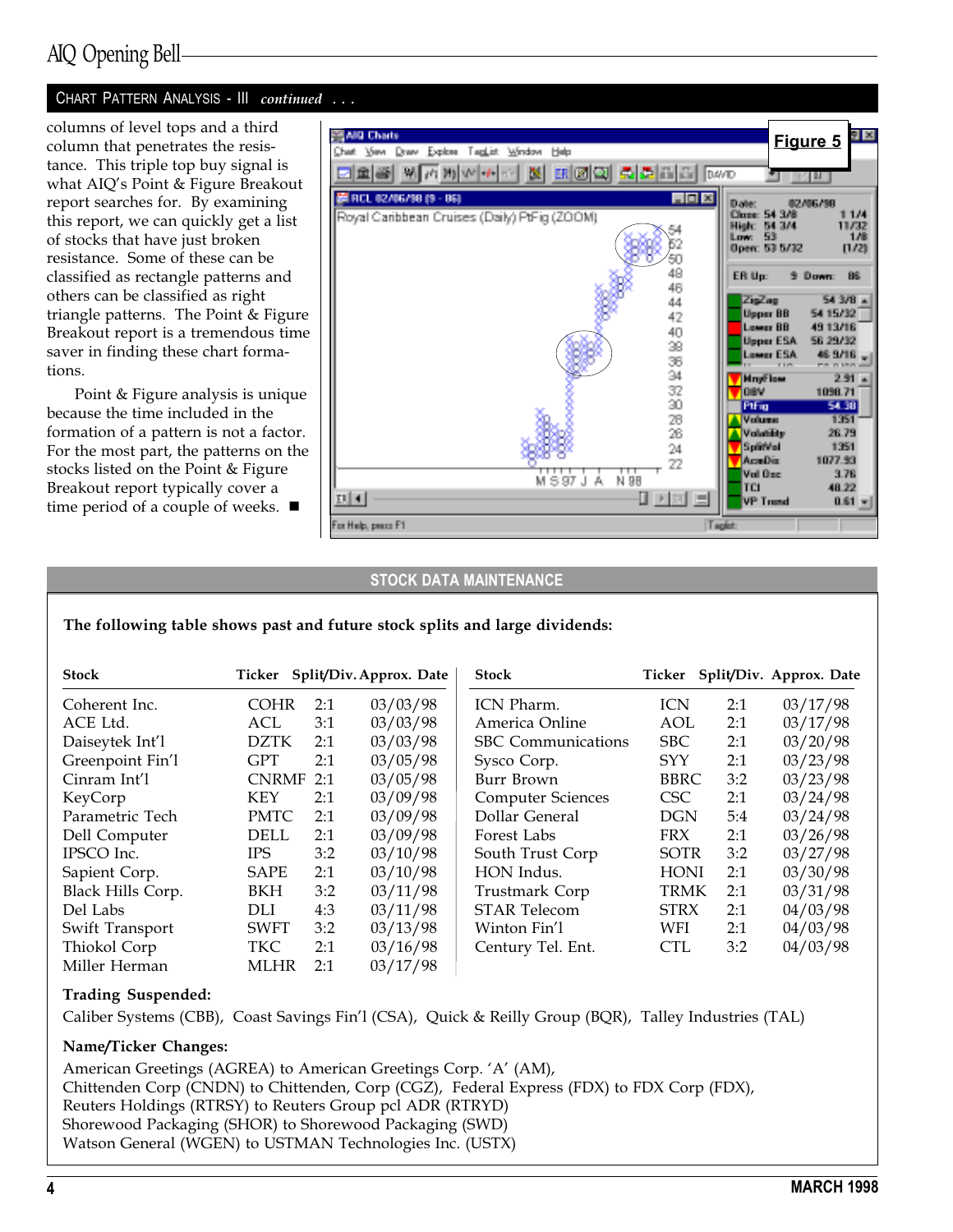#### TRADING TECHNIQUES

# 'Dogs of the OEX' Strategy

#### By David Vomund

The Dogs of the Dow investing<br>strategy has gained great<br>popularity. Mutual funds<br>have even been formed that follow strategy has gained great popularity. Mutual funds this specific strategy. The Dogs of the Dow strategy is outlined in Beating the Dow by Michael O'Higgins.

At the end of December, traders can even profit from the popularity of the strategy by purchasing the stocks that will be on the new year's buy list and then exiting after all the "Dog" followers enter their positions. The jump in Eastman Kodak on January 2 was not a fluke.

To quickly review the strategy, on the first trading day of each year, you buy the ten highest yielding Dow stocks and hold them for the rest of the year. The portfolio is rebalanced using the same strategy at the start of every year. This strategy has had fine historical results but it seems to be losing its effectiveness as it becomes more popular.

With the success of the strategy, we wondered whether the critical part of the strategy is that the stocks have a high yield or if the critical part is that they are all Dow stocks? We suspected that the only reason the strategy is limited to Dow stocks is that it insures that only large-cap stocks are purchased. In fact, James

...we wanted to examine if there is a way to follow the (Dogs of the Dow) strategy without buying the same stocks that everyone else is buying...we decided to run a test on the stocks in the S&P 100 index, otherwise known as the OEX.

> O'Shaughnessy in What Works on Wall Street found that buying high yielding large cap stocks is an effective strategy. The stocks don't necessarily have to be in the Dow, but they must have a large capitalization.

With that said, we wanted to examine if there is a way to follow



the strategy without buying the same stocks that everyone else is buying. Instead of using the 30 Dow stocks as our database, we decided to run a test on the stocks in the S&P 100 index, otherwise known as the OEX. Therefore, on January 2 of each year, we purchased the 10 highest yielding stocks in the OEX and held them for an entire year at which time a new list of high yielding stocks was purchased.

> To get a list of the S&P 100 stocks we went to Standard & Poor's web site, located at http://www.stockinfo. standardpoor.com/index.html. You can also get a list of the S&P 500 stocks and their corresponding industry groups at this site. Since we were unable to get a list of the S&P 100 stocks for previous years, we used the current list in our backtest. This is not a big

issue because these stocks don't often change.

For a listing of the yield for each S&P 100 (i.e., OEX) stock, we used The Wall Street Journal. Finding the first Wall Street Journal for each year required some library work so our test is limited to three years!

The percentage return from our testing is shown in **Figure 6**. The portfolio standard deviation is shown in **Figure 7**. The percentage return figures for both the stock portfolio and the S&P 500 index include dividends. To calculate the standard deviation (a measure of portfolio risk), we used AIQ's Profit Manager to get monthly portfolio values and then we calculated the standard deviation of the monthly percentage returns.

We see that this is a conservative strategy in that both the return and the standard deviation are lower than the market. To get an idea if the return is good or bad relative to the risk of the portfolio, we calculated a Sharpe ratio which measures perfor-

Trading Techniques continued on page 6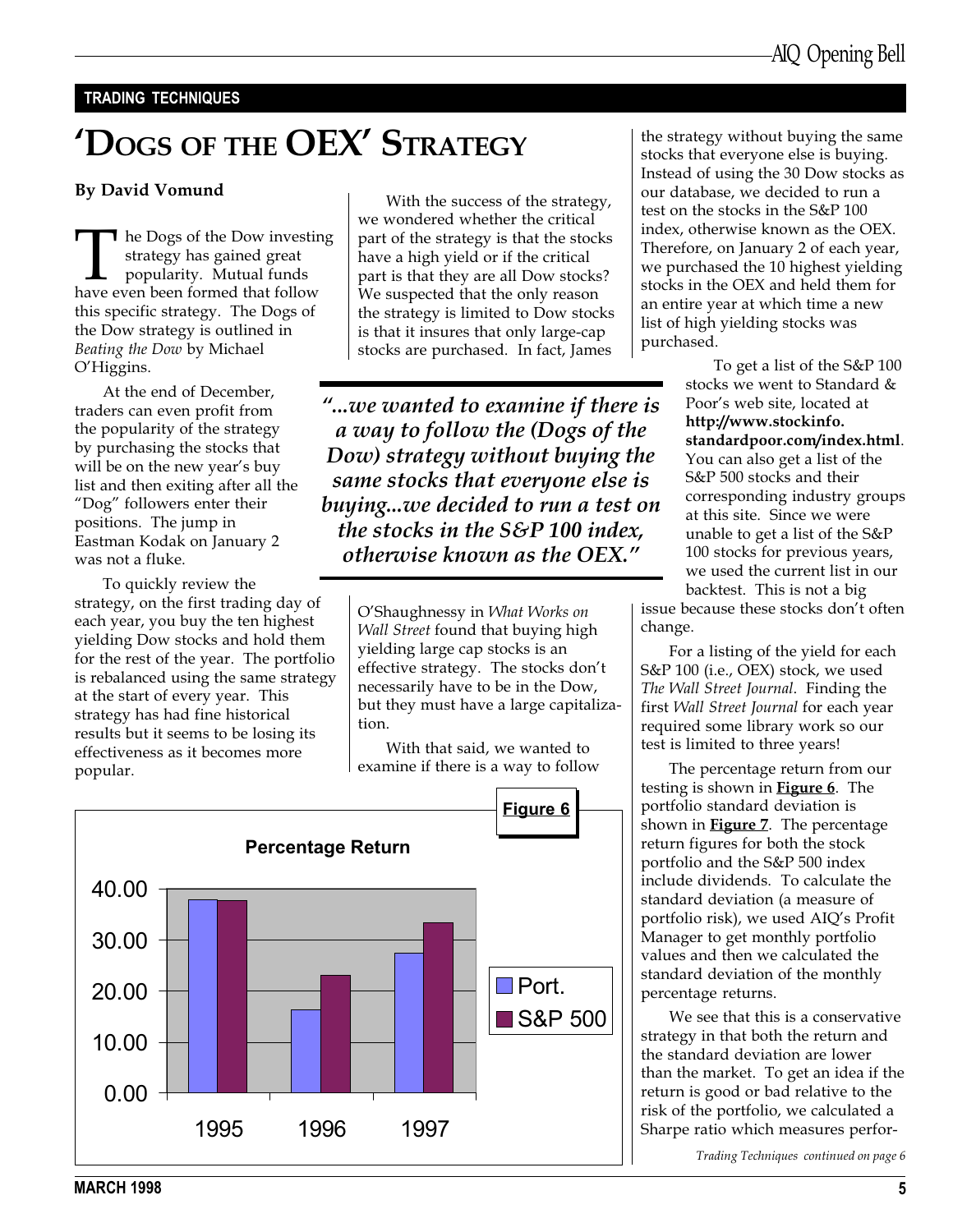#### TRADING TECHNIQUES continued ...



mance by both risk and return. Unfortunately, we found that on a risk adjusted return basis, simply buying the S&P 500 index was a better strategy than buying the high yielding OEX stocks.

In our testing we noticed that there were several occasions where only one or a few of the top yielding stocks were bad performers. The most obvious case was Kmart which was the highest yielding stock in 1995. This was truly a "dog". On December 31 it was purchased at \$13, down from \$25 in just three months. A year later when it was sold, it was \$7 1/8, a 45% loss.

In order to eliminate some of the

worst performers and to lessen the negative effect of one bad stock on the entire portfolio, we changed our strategy. We began with the 20 highest yielding OEX stocks and then eliminated the five highest yielders. The remaining 15 stocks were then purchased. Trading results were greatly improved. The portfolio equaled the market's return in 1997 but outperformed in 1995 and 1996 (Figure 7). Thus far, the stocks are lagging the S&P 500 in 1998. Through February 25, the 15 stocks are up  $3.31\%$  (see Table 1).

Holding 15 high yielding largecap stocks for an entire year without a stop level isn't a strategy that a

#### MARKET REVIEW

 $\Gamma$  ebruary was an impressive<br>month for the market but a<br>wish are for AIO. No market quiet one for AIQ. No market timing Expert Rating buy or sell signals were registered during the month. The timing model continues to be on a January 12 buy signal. The most significant event came in late January/early February when the S&P 500 registered a very strong Point & Figure buy signal. This signal marked the continuation of the market's long

#### term uptrend.

During February, the Dow rose 8.1% and the S&P 500 was up 7.0%. The advance was not confined to large company stocks. The Nasdaq rose 9.3% and the Russell 2000 rose 7.4%.

The strongest groups were Computer Networks up 20%, Retailers up 16%, and Health Care up 16%. Even the big three auto manufacturers rose about  $14\%$ .

| œ | ι.<br>٠ |  |
|---|---------|--|
|   |         |  |

#### Percentage Returns Through 02/25/98

| Ticker     | % Change |  |
|------------|----------|--|
| AN         | $-2.20$  |  |
| GM         | 12.76    |  |
| WY         | 0.65     |  |
| AIT        | 3.18     |  |
| EK         | 8.42     |  |
| IFF        | $-10.92$ |  |
| <b>MOB</b> | $-3.46$  |  |
| <b>PNU</b> | 9.56     |  |
| XON        | 2.65     |  |
| AGC        | 7.58     |  |
| <b>BEL</b> | $-2.34$  |  |
| <b>MMM</b> | 3.89     |  |
| NSC        | 15.67    |  |
| ALT        | 0.96     |  |
| AMP        | 3.27     |  |
| Average    | 3.31     |  |

typical AIQ user will follow. Next month we'll use TradingExpert as an asset allocation tool which will tell us when to use the high yielding strategy and when to follow an opposing strategy.  $\blacksquare$ 

Vomund publishes VIS Alert, a weekly investment newsletter. For a sample copy go to www.visalert.com or call (702) 831-1544.

## AIQ Chat Forum

Looking for an AIQ on-line forum? A non-AIQ sponsored chat forum can be found at Silicon Investor located at www.techstocks.com. At the Silicon Investor home page, perform a search for AIQ.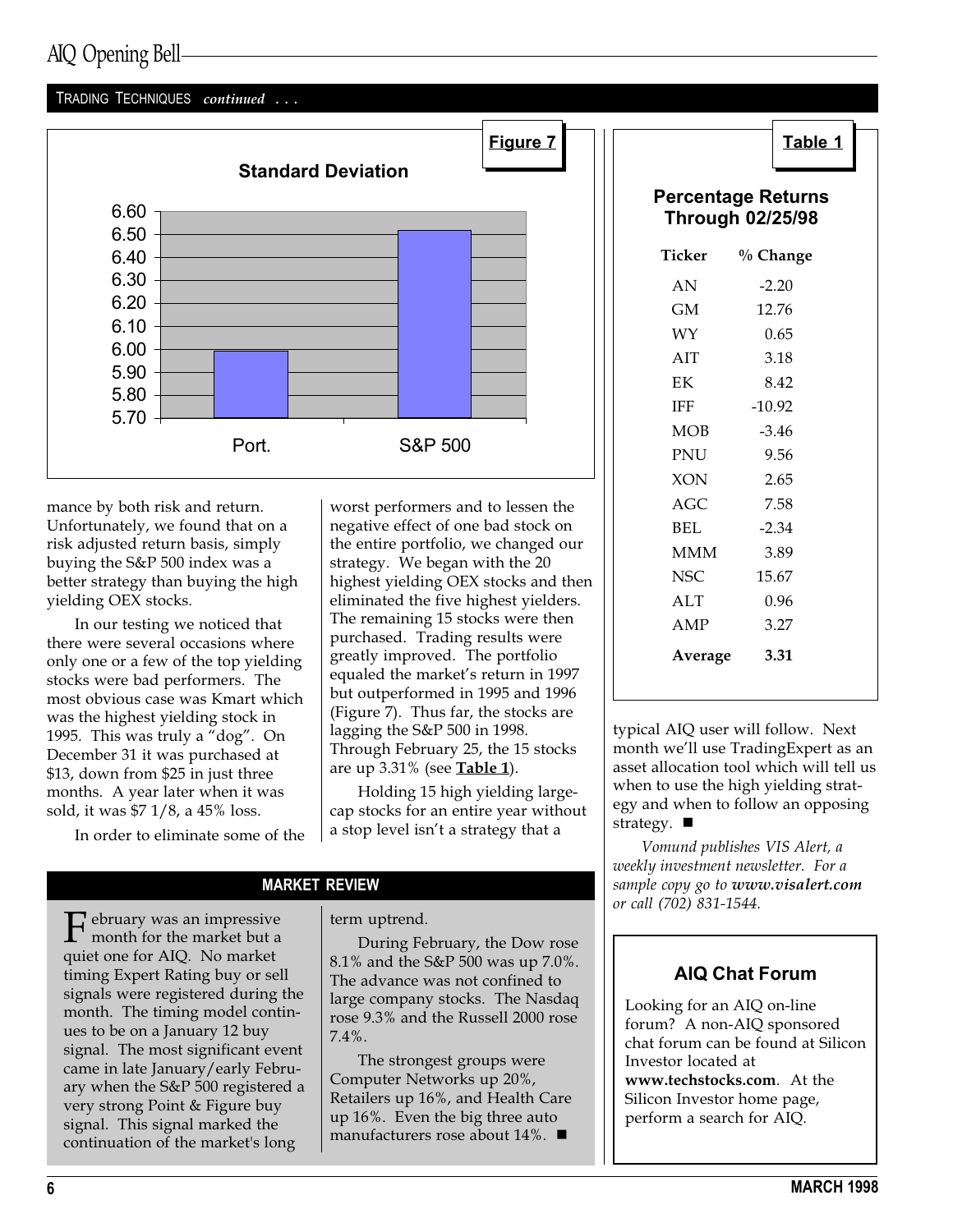#### EDS ANALYSIS

## TREND SCORE TESTING WITH EDS PRODUCES INTERESTING RESULTS

efore the release of our Expert Design Studio (EDS) package, much of our testing for the Opening Bell was labor intensive. We quantified our analysis whenever possible and gave our opinions on what we felt worked well with the system. With the release of EDS, we can now quickly and easily test our earlier conclusions. In this article, we'll tackle the Trend Score and Delta Trend Score readings on both industry groups and individual stocks.

As many of you know, Trend Score (TS) is an indicator found exclusively in TradingExpert. It is a composite reading of several indicators. These indicators include Directional Movement, ADXR, MACD, Positive Volume, On Balance Volume, and Volume Accumulation. The Delta Trend Score (DTS) measures the rate of change in the Trend Score.

In the development of TradingExpert, the TS and DTS indicators were created to help identify group rotation. That is why both the Group Analysis and Sector Analysis reports sort the groups and

| P. marebn 2.EDS - Expert Design Studio                                                          |                           |                                    |                                             |                             | <b>Figure 9</b> | S B |
|-------------------------------------------------------------------------------------------------|---------------------------|------------------------------------|---------------------------------------------|-----------------------------|-----------------|-----|
| Film Inst Your Help                                                                             |                           |                                    |                                             |                             |                 |     |
| <u>x debeck in der</u><br>Summary Pasificns                                                     |                           |                                    |                                             |                             |                 |     |
| alloyed-12                                                                                      |                           |                                    |                                             |                             |                 |     |
| Start text date:<br>End test date:                                                              | 12/30/94<br>02/26/98      |                                    |                                             |                             |                 |     |
| Number of trader in text.<br>Avesage dags per tsade:                                            | 390<br>38                 | Winner<br>340<br>37                | Longro<br>50<br>44                          | Neutral<br>------<br>ű<br>ű |                 |     |
| Maginum Profit/Loss<br>Avesage Dsavedover:<br>Avesage Profit/Lass<br>Avesage AI BI Profit/Lass: | 14.88(%<br>4.10%<br>3.62% | 42.50%<br>[119]%<br>7.13%<br>4.36% | 126.021%<br>116,400%<br>116.500%<br>11.421% |                             |                 |     |
| Probability:<br>Avenua Armuel ROE<br>Annual AIGI (Buy & Hold):                                  | 26.80%<br>33.24%          | B7.18%<br>47.68%                   | 1282%<br>193,452%                           |                             |                 |     |
| Reward/Fisk Ratio:                                                                              | 2.94                      |                                    |                                             |                             |                 |     |
| For Help, peace F1                                                                              |                           |                                    |                                             |                             | <b>NUM</b>      |     |

| sectors by TS,    |
|-------------------|
| with the next     |
| column being      |
| the DTS score.    |
| People analyze    |
| these reports in  |
| a variety of      |
| ways. In AIQ's    |
| Advanced          |
| Group Analysis    |
| training video-   |
| tape, two         |
| methods of        |
| analysis are      |
| given. We'll test |
| these two         |
| techniques using  |
| EDS.              |
|                   |

| <b>Frimanobn2.EDS - Expert Design Studio</b>                                                |                                  |                                    |                                              |                      | Figure 8   | 图图 |
|---------------------------------------------------------------------------------------------|----------------------------------|------------------------------------|----------------------------------------------|----------------------|------------|----|
| Eile Isat View Help                                                                         |                                  |                                    |                                              |                      |            |    |
| <b>Summary</b><br>Parifiarra                                                                |                                  |                                    |                                              |                      |            |    |
| alloyed-x2                                                                                  |                                  |                                    |                                              |                      |            |    |
| Start text date:<br>End test date:                                                          | 12/30/94<br>02/26/98             |                                    |                                              |                      |            |    |
|                                                                                             |                                  | Winners                            | Longro                                       | <b>Nordsal</b>       |            |    |
| Number of tradez in text.<br>Avesage days per tsade:                                        | 396<br>39                        | 351<br>38                          | 45<br>44                                     | ----------<br>ű<br>ű |            |    |
| Mainun Profi/Lora<br>Avesage Dsavdovet<br>Avesage Profit/Last<br>Avesage AI BI Profit/Lass: | <b>14.50t%</b><br>4.99%<br>3.85% | 4395%<br>13.06(%<br>6.92%<br>4.62% | 126, 861%<br>115.69(%<br>115,681%<br>12.16t% |                      |            |    |
| Probability<br>Avenage Armual ROL<br>Annual AIGI (Buy & Hold):                              | 27.79%<br>33.24%                 | BB 64%<br>44.94%                   | 11.36%<br>188.021%                           |                      |            |    |
| Reward/Fisk Ratio:                                                                          | 3.45                             |                                    |                                              |                      |            |    |
| For Help, peace F1                                                                          |                                  |                                    |                                              |                      | <b>NUM</b> |    |

The first technique is for those who like to buy into trends rather than attempting to enter at or near the lows. A trend following technique that many people use to identify attractive groups is to look at the top quarter of the Group Analysis report and purchase those groups with the highest DTS values. This means that the group's indicators are not only strong (i.e., high TS) but that they are still gaining strength (i.e., high DTS).

In creating a formula for EDS, we are unable to limit selections to the top quarter of the report but we can specify actual limits for the TS and DTS values. Therefore, in creating the formula for EDS we stated that an attractive group is one in which its Trend Score was greater than 90 and its Delta Trend Score was greater than 25. The EDS formulas are simple:

TS if [TS]>90.

DTS if [DTS]>25.

Allworks if TS and DTS.

In our backtest, we test Allworks, a rule which states that the prior two rules must be true.

Our backtest was for three years using the AIQ Pyramid industry group structure. The results are found in **Figure 8**. There were 396 occasions where groups met our criteria. Using an 85% principle protect, 85% profit protect, and a 5% trigger, we get an average holding period of 39 trading days. The most important statistic for this analysis is the average profit per trade on the groups versus the average profit per trade on the market. We see that our results are good. The average trade gained 4.35%, whereas the average trade on the market over the same time period gained 3.85%. For a measure of the market we used the AIQI, an index of the Pyramid

EDS Analysis continued on page 8